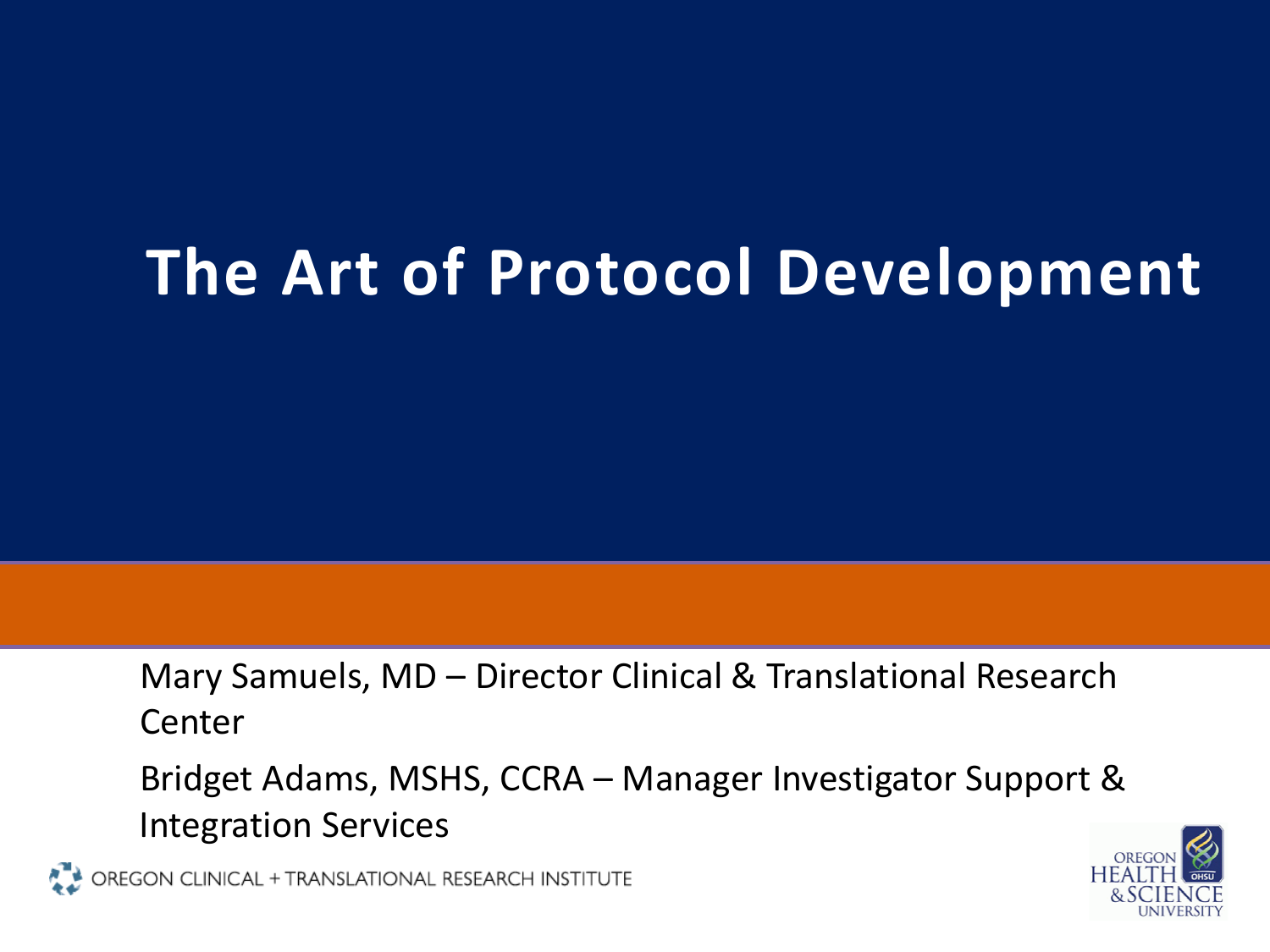# "Protocol" Documents



Scientific Reviewers: NIH/ Foundation

IRB Members Statistician Laboratory Staff Co-Investigators **Statistician** Auditors

Study Coordinators

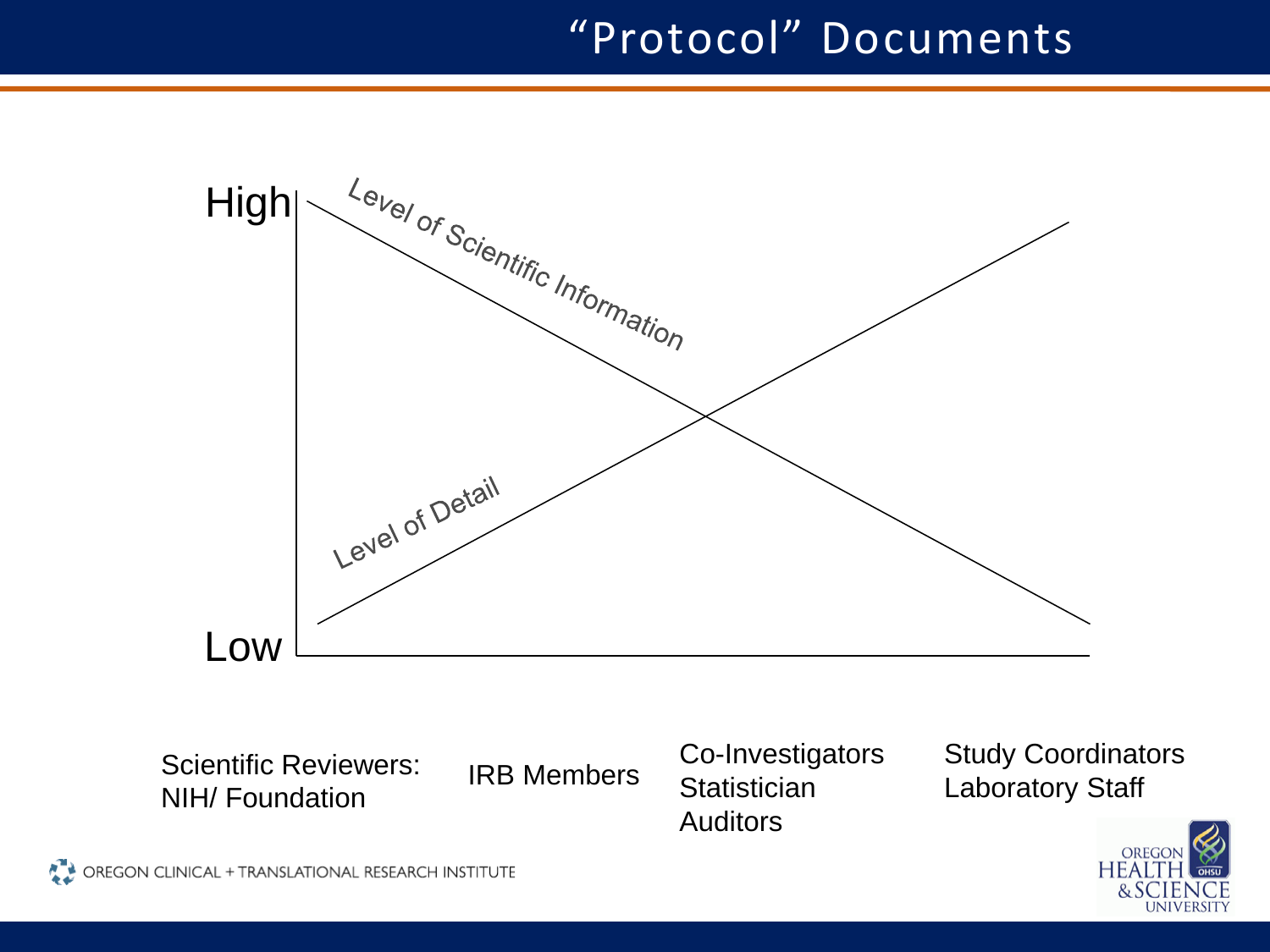# "Protocol" Documents



NIH/ Foundation

**Statistician** Auditors

![](_page_2_Picture_6.jpeg)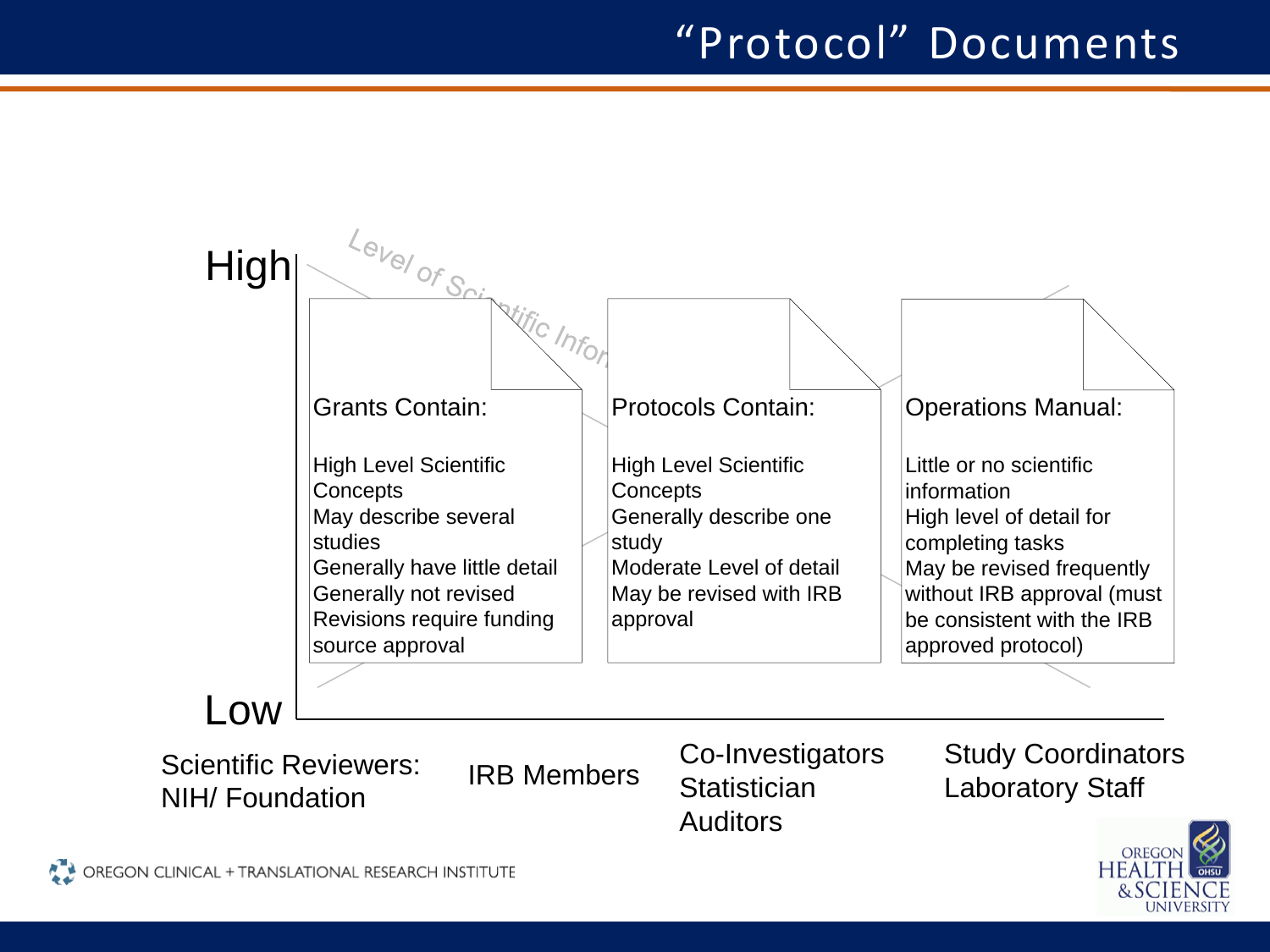- **Protocol Development is an art**
	- Balance of scientific ideals and the real world
	- Balance of essential and trivial details
	- Balance of structure and flexibility

![](_page_3_Picture_5.jpeg)

![](_page_3_Picture_6.jpeg)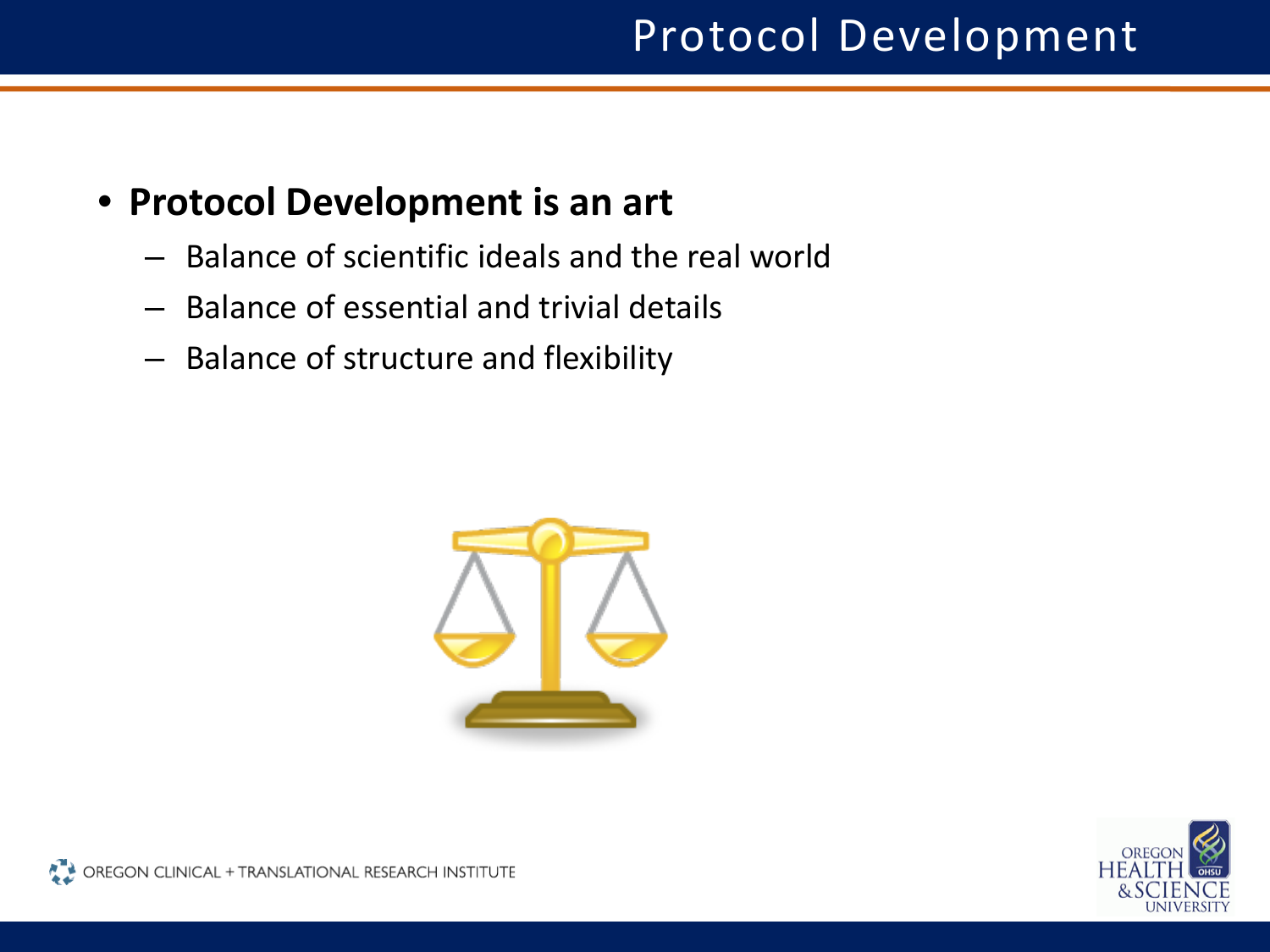- Title
- Introduction, background, rational, literature review
- Purpose(s), Objective(s)
- Research Methods/ Study design
	- Subjects (#, inclusion/exclusion, withdrawal criteria, recruitment, consent)
	- Setting
	- Study procedures
	- Drug/ Device/ Interventions
	- Stopping Rules
	- Duration
	- Endpoints
	- Safety Assessments
- Risks
- Statistical Analysis

![](_page_4_Picture_15.jpeg)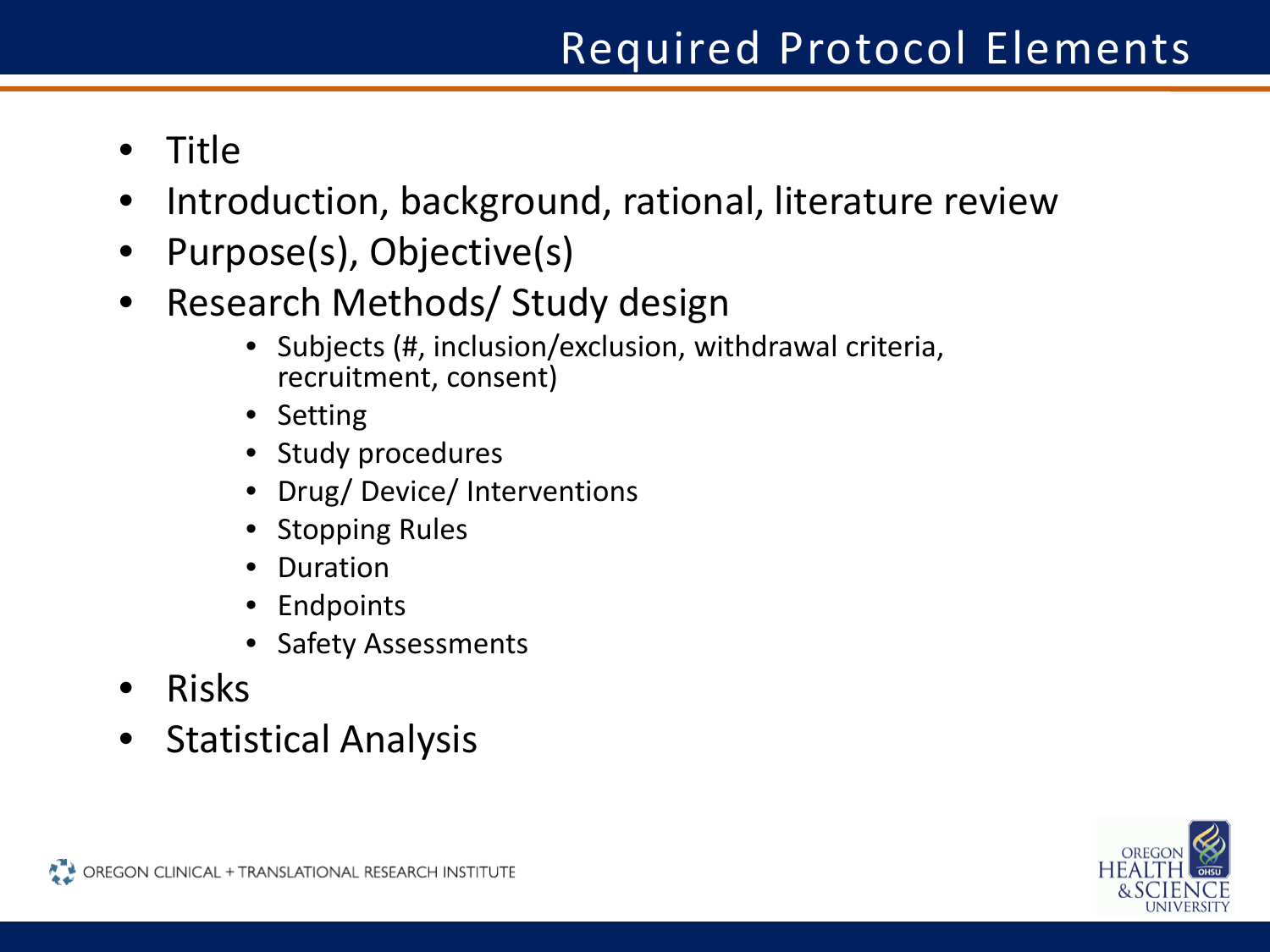# • **Study Population**

- # of subjects
	- Distinguish between the # you plan to consent and the # needed to complete the research procedures
		- account for screen failures/subject withdrawals
- Inclusion/exclusion criteria
	- Describe how individuals will be screened for eligibility – diagnostic measures used, demographic information
- Inclusion of vulnerable populations (if applicable)
	- You may not include vulnerable populations unless you include this in your protocol
- Individual subject withdrawal criteria
	- Allowances for temporarily stopping drug/intervention
	- Non-compliance

![](_page_5_Picture_12.jpeg)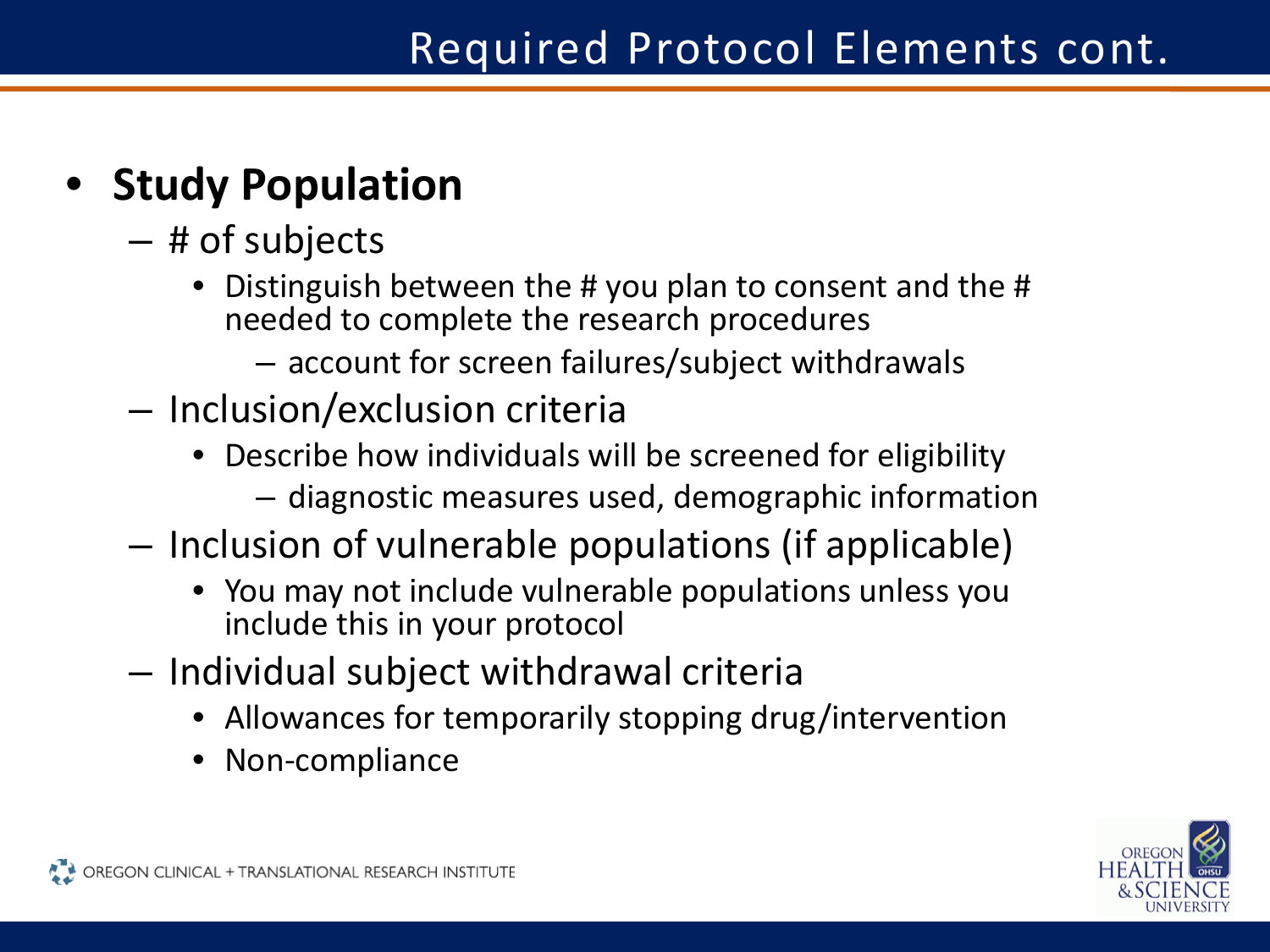# Example: Enrollment Criteria too Broad

Study: Blood samples for new lab assay

- **Inclusion Criteria**
	- Healthy Subjects

## • **Exclusion Criteria**

- Evidence of infection
- On medication
- Medical conditions that may compromise the quality of cells
- Disorders that may cause problems for the subject

![](_page_6_Picture_9.jpeg)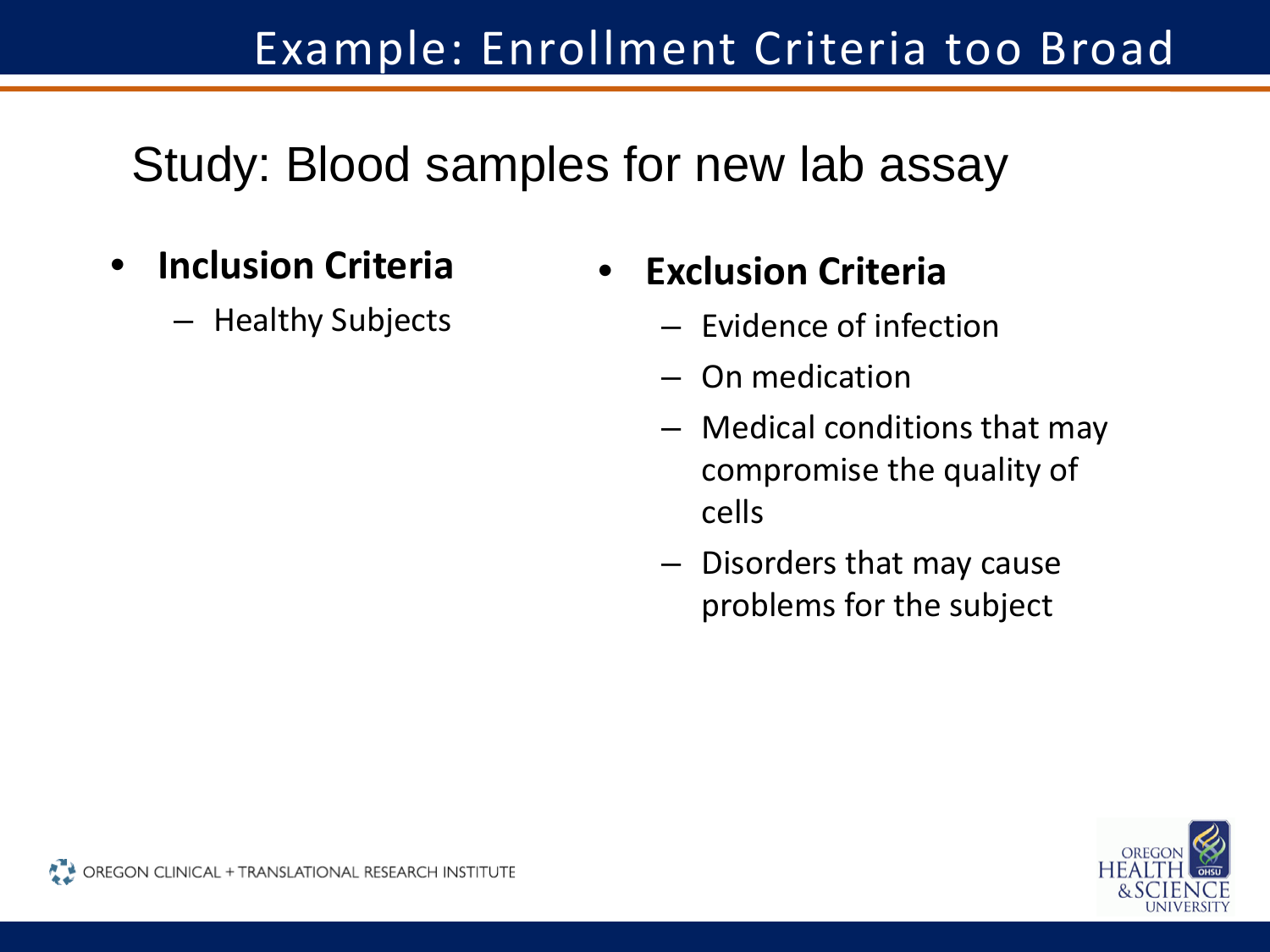# Study: The relationship between hormone levels and PMS symptoms

#### •**Inclusion**

- –Women between 18 and 30
- –PMS symptoms every cycle for at least 1 year
- –Normal pap smear within last year
- –Regular Menstrual cycles >26 and <32 days

#### •**Exclusion**

- –Hysterectomy
- –Hormonal contraceptives in last 3 months
- –History of smoking
- –History of psychiatric dis order
- –History of alcohol/drug abuse
- –Use of medications that could affect mood or sleeping
- –Abnormal screening blood tests (TSH, LFT, HGB)
- –Pregnancy within last year or plan to get pregnant during study
- –Use of medications/alternative treatments for OMS within last 60 days
- –History of insomnia
- –History of migraines

![](_page_7_Picture_19.jpeg)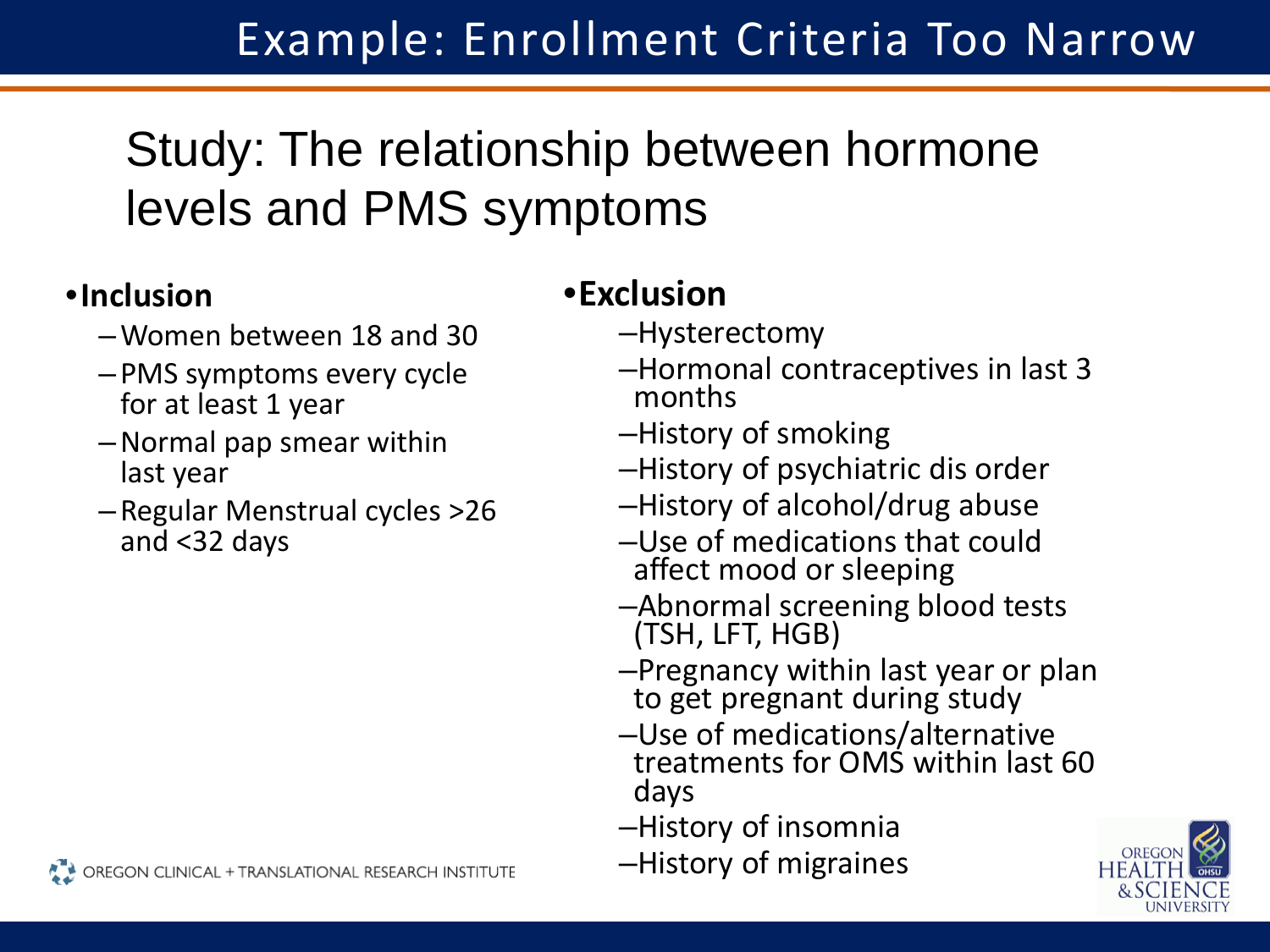Study: Any Clinical Research Study

### • **Inclusion Criteria**

- –Characteristics that are relevant to the research question
- Demographic characteristics (e.g. age)
- –Clinical characteristics (e.g. diagnosis)
- –Geographic characteristics (e.g. Clinic Patients)
- –Temporal characteristics (e.g. life expectancy greater than 6 months)
- –Vulnerable Populations (if applicable)

# • **Exclusion Criteria**

- –Describe subset of population that won't be studies
- –Characteristics that make it unethical to withhold treatment
- –Subjects at high risk of side effects
- –High likelihood of lost to follow- up
- –Characteristics that might interfere with the quality of the data

![](_page_8_Picture_15.jpeg)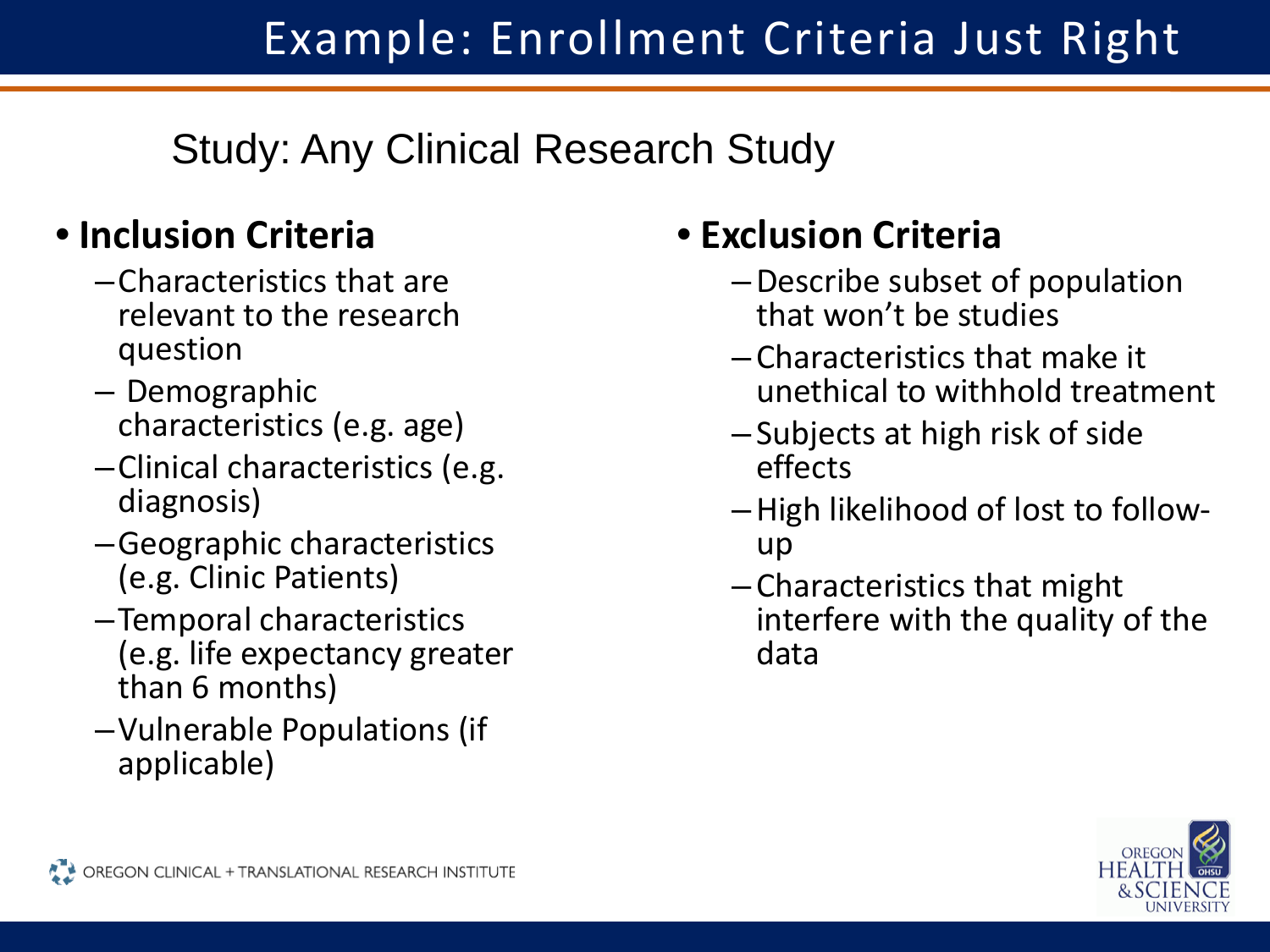#### • **Recruitment Methods**

- Describe when, where and how potential participants will be identified and recruited
- Describe materials that will be used to recruit participants

#### • **Consent Process**

- Describe how you will obtain and document consent
	- Where, when and how the consent process will take place
	- How you will ensure ongoing consent
	- Steps to minimize coercion/undue influence
	- How you will ensure participant understanding
	- How you will consent non-English speaking participants
	- Any requested modifications to the consent process (emergency research, information sheets)
	- Assent and parental involvement
	- Decisionally impaired adults

![](_page_9_Picture_14.jpeg)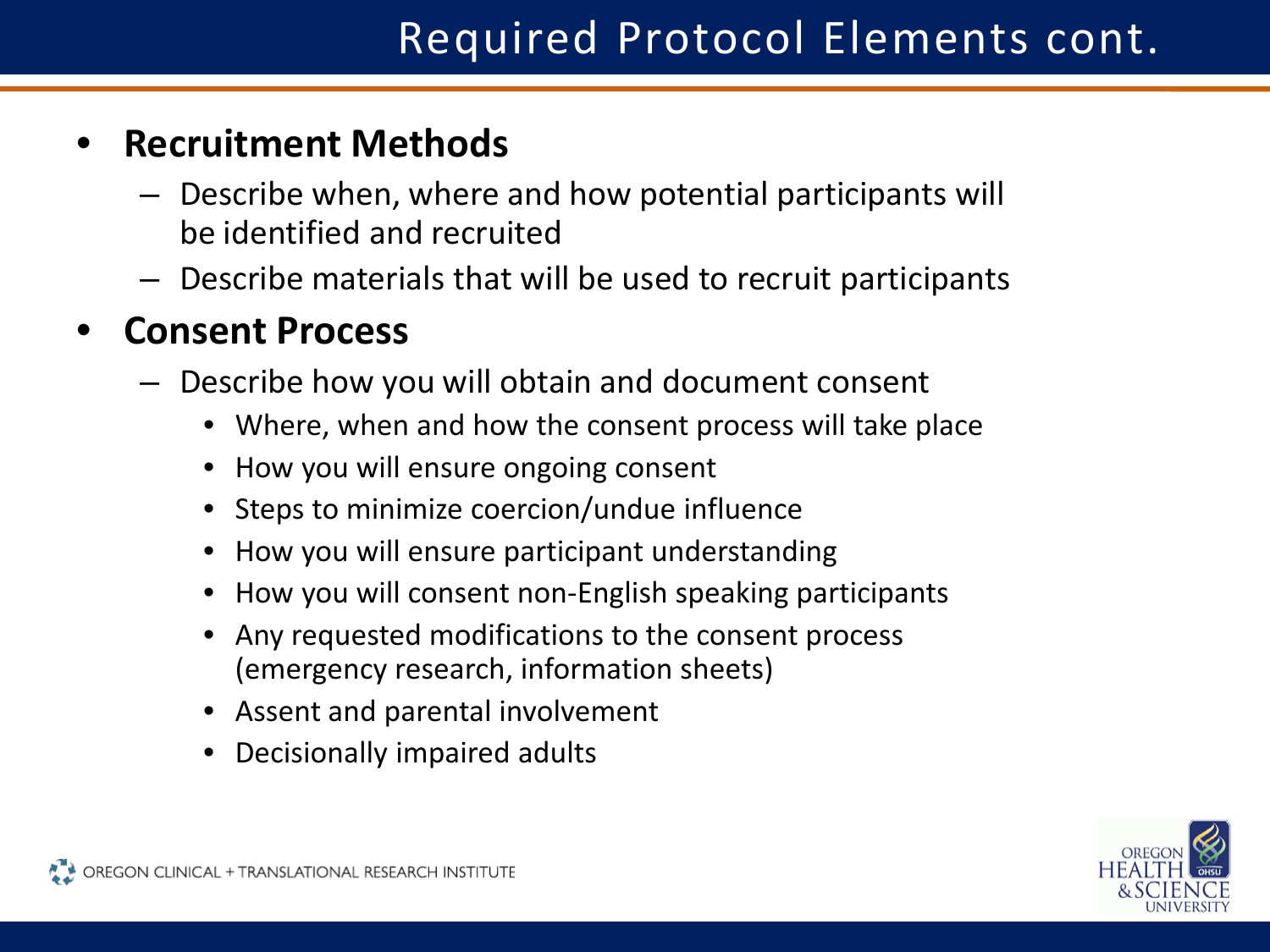#### • **Setting**

- Sites and locations where your research team will conduct the study
	- Specify activities occurring at OHSU and those occurring at other locations (VA)
	- If there are other sites/IRBs involved specify this in the protocol (are you using an outside lab, recruiting from a non-OHSU clinic, samples from another institution)
- **Duration** (individual subjects and study)

![](_page_10_Picture_6.jpeg)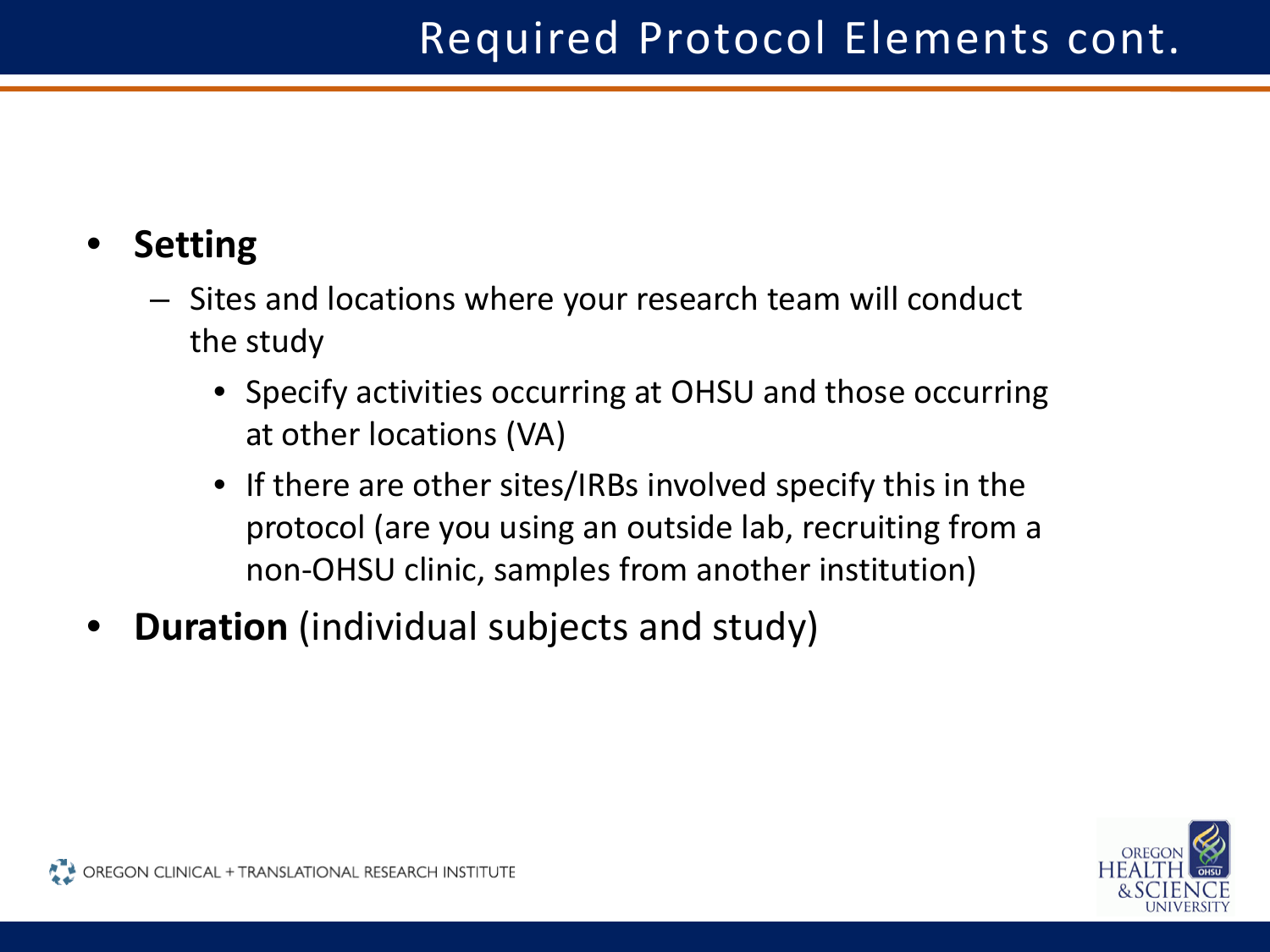#### • **Description of study procedures/interventions**

- Research procedures described in detail so they can be performed consistently
- Common medical procedures may have no detail to allow for appropriate variation among clinicians (if scientifically acceptable)
- Measures and assessments
	- procedures for carrying out physical exams, vital signs, handling samples if it is essential to the data collection
	- Procedures that will be followed when a participant withdraws from the research study
	- Indicate if you pan to share results with participants
- Data and Specimen banking (if applicable)
	- Indicate whether specimens may be used for future genetic research

![](_page_11_Picture_10.jpeg)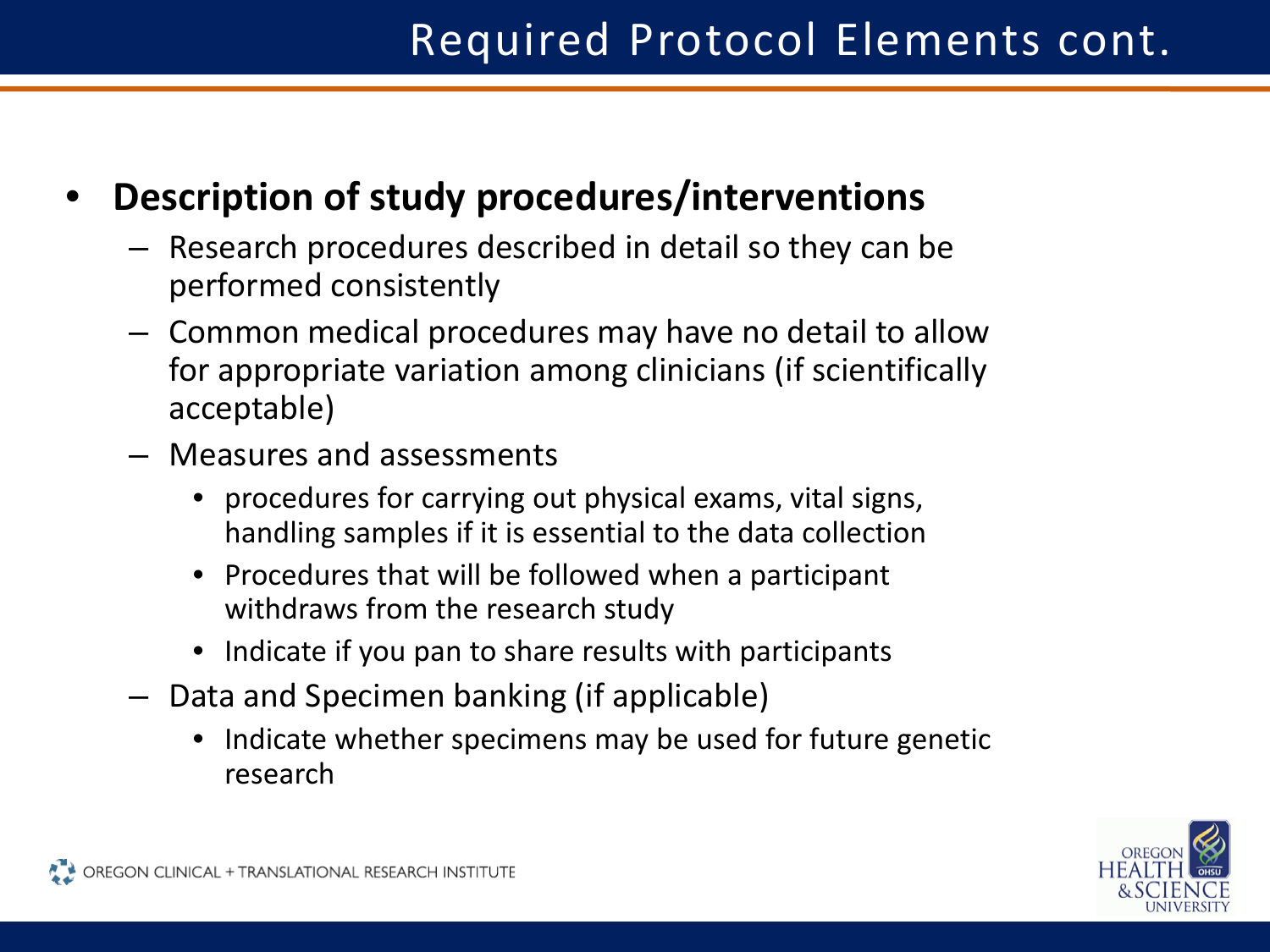#### • **Description of procedures/interventions examples:**

- Timing of procedures
	- Too specific: at 0800, day 7
	- Not specific enough: Subjects will return for a follow-up visit
	- Just right: day  $7 +/- 3$  days
- Include acceptable ranges
	- lab values (LFT < 2x normal)
	- blood volumes (up to 25 mls, approximately 25 mls)
- State when procedures are optional
	- chest x-ray if not completed within last 6 months,
	- **or** chest x-ray may be done at the investigators discretion

![](_page_12_Picture_12.jpeg)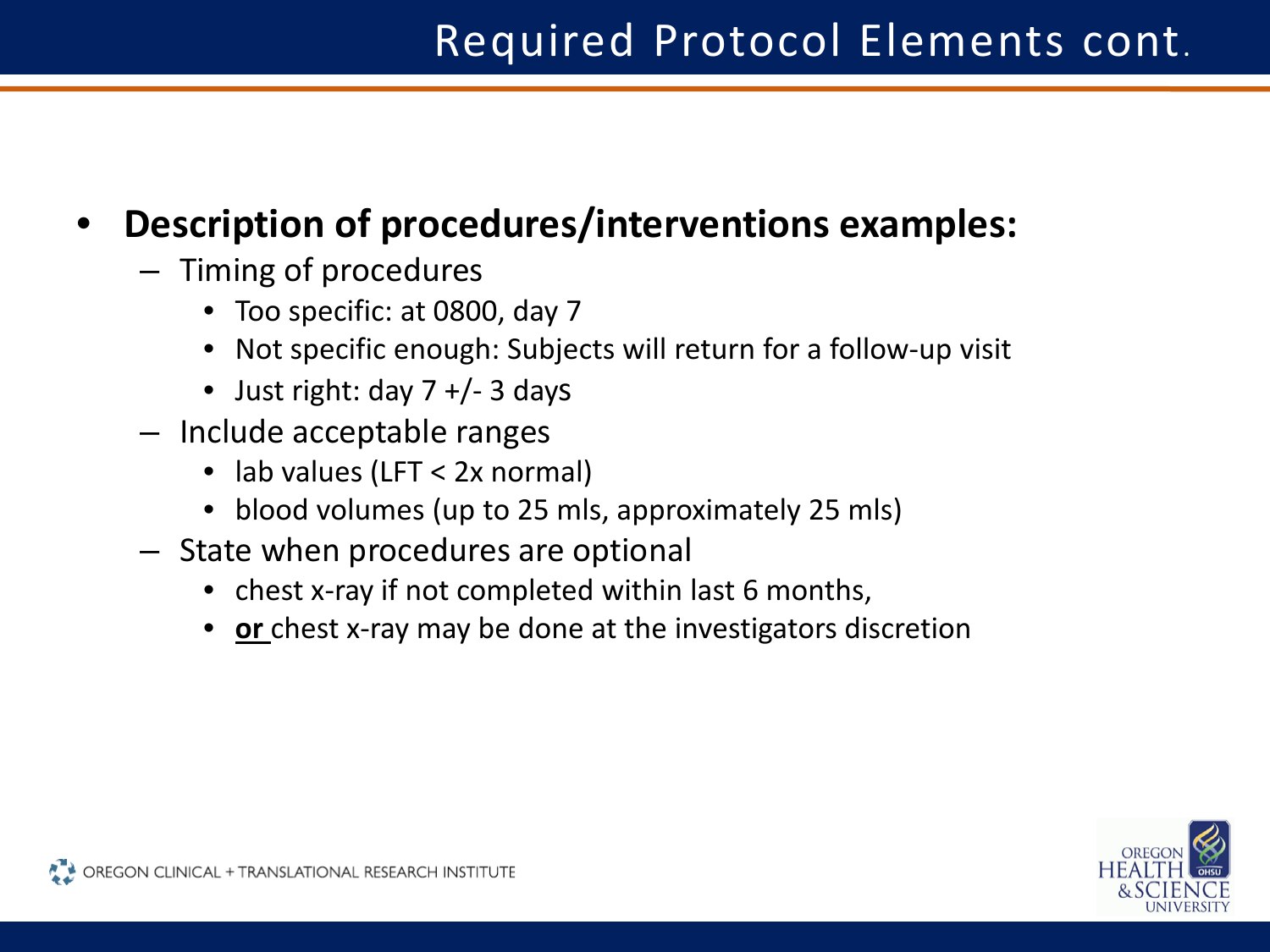#### **Study evaluating a new pacemaker algorithm**

- Too Little Detail:
	- Treadmill test
- Too Much Detail:
	- The treadmill will be calibrated before each treadmill test. Then the cardiac lab nurse (Nancy) will instruct the subject on the treadmill test, ask the subject if they have to go to the bathroom before they begin, carefully clean the skin with alcohol and possibly shave the skin before placing the electrodes (if subject sensitive to alcohol, water may be used)
- Just Right:
	- Subject will have a Bruce Protocol Stress Test

![](_page_13_Picture_8.jpeg)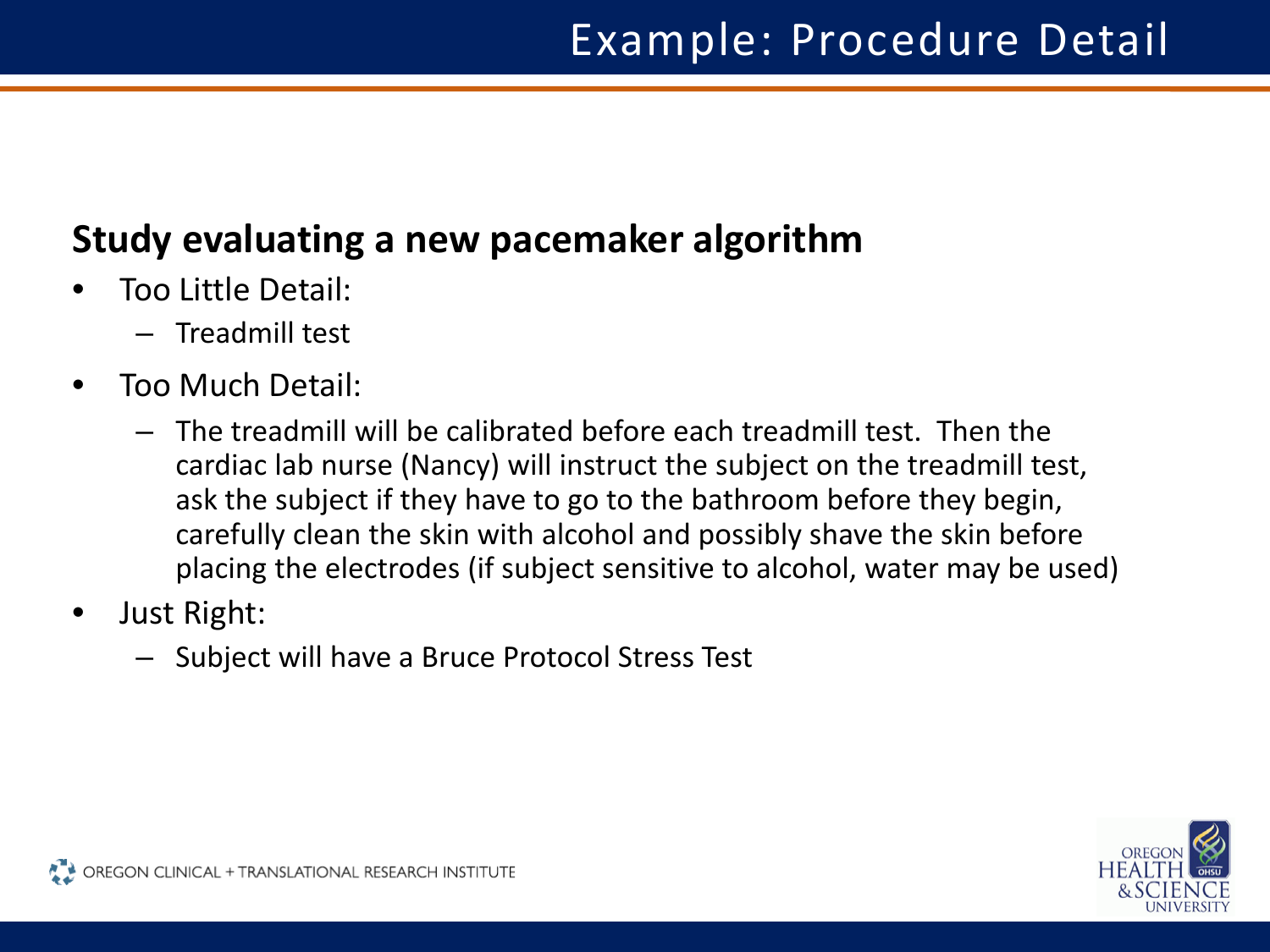# Example: Proposal states "Frequent blood draws"

**Ideal Design:** Blood draw every 5 mins for 24 hours **Option 2:** Outpatient Visit Blood draw every 30 minutes for 12 hours **Final Design: Balances scientific ideals with real world considerations** Blood or Saliva Samples every 30 minutes for 4 hour outpatient visit subject collects saliva samples at home every 2 hours for 12 hours and first thing the following AM **Option 1:** Inpatient Visit Blood draw every 30 minutes for 12 hours then every 2 hours for next 12

> **Option 3:** Subject obtains saliva samples at home for 24 hours

![](_page_14_Picture_3.jpeg)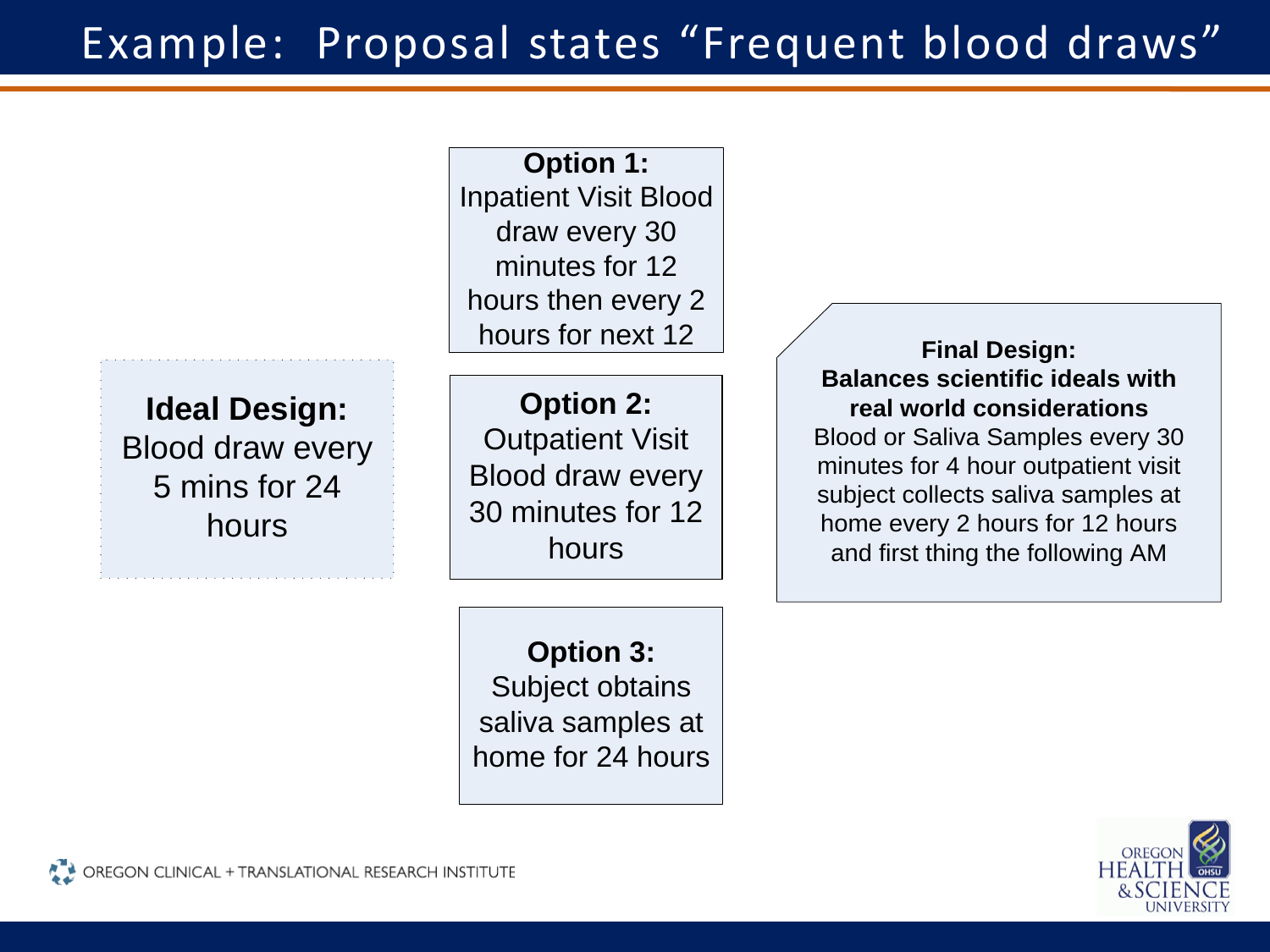#### • **Risks and Benefits**

- List the reasonable foreseeable risks, discomforts, hazards, or inconveniences to the participants related to their participation
- Include the probability, magnitude and duration and reversibility of the risks
- List risks for interventions and procedures
- Indicate risks to embryo or fetus
- List potential benefits to participants, include probability, magnitude and duration

![](_page_15_Picture_7.jpeg)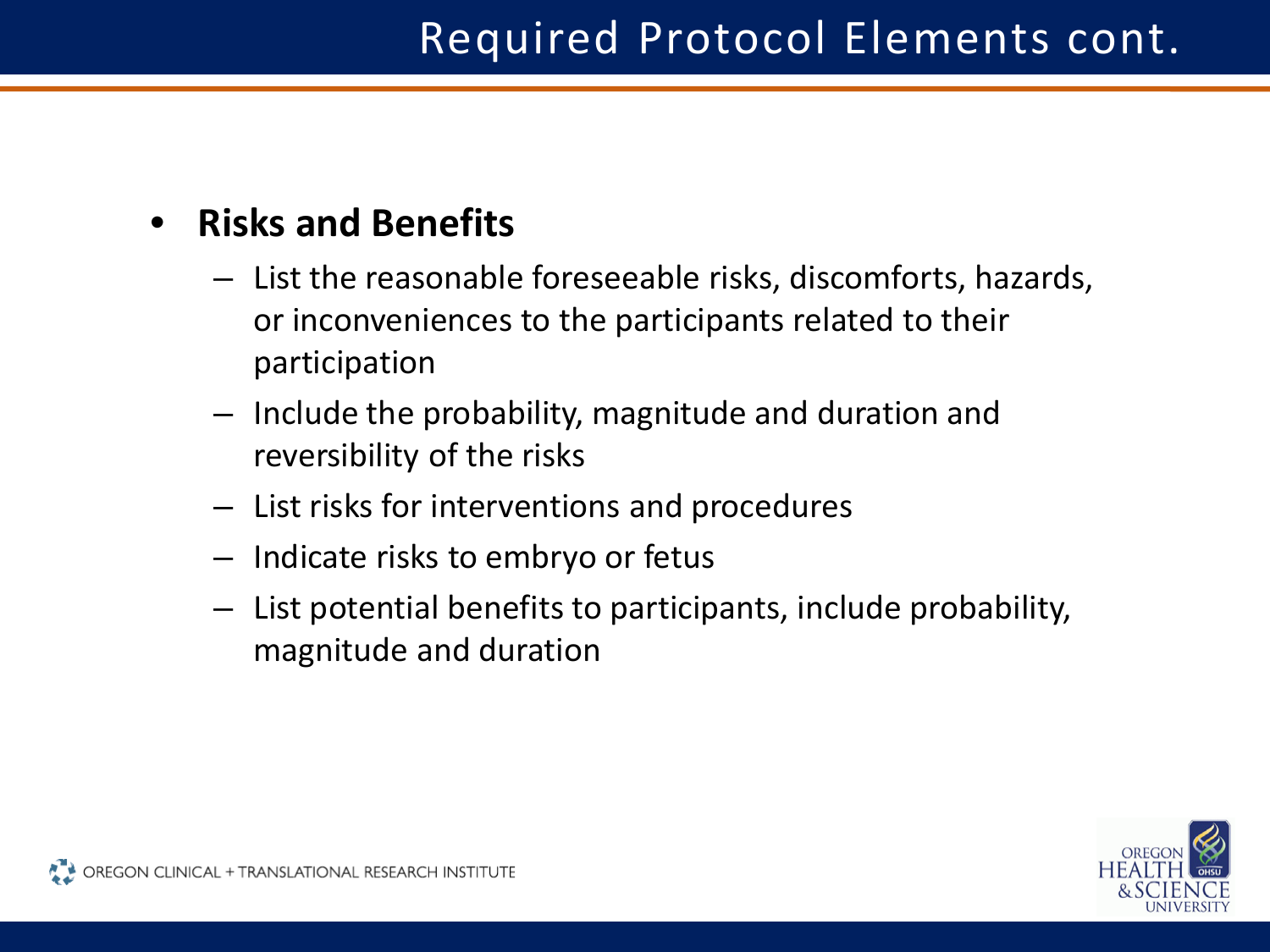#### • **Risks**

- Too Little Detail: No known risks
- Too Much Detail: List every adverse event that a study subject encountered in previous studies without regard to relatedness or population
- Just Right: Pick a cut-off for all study intervention and procedure related risks and be consistent
	- (e.g. intervention/procedure related AEs experienced by >/= 5% of the study subjects in previous studies)

![](_page_16_Picture_6.jpeg)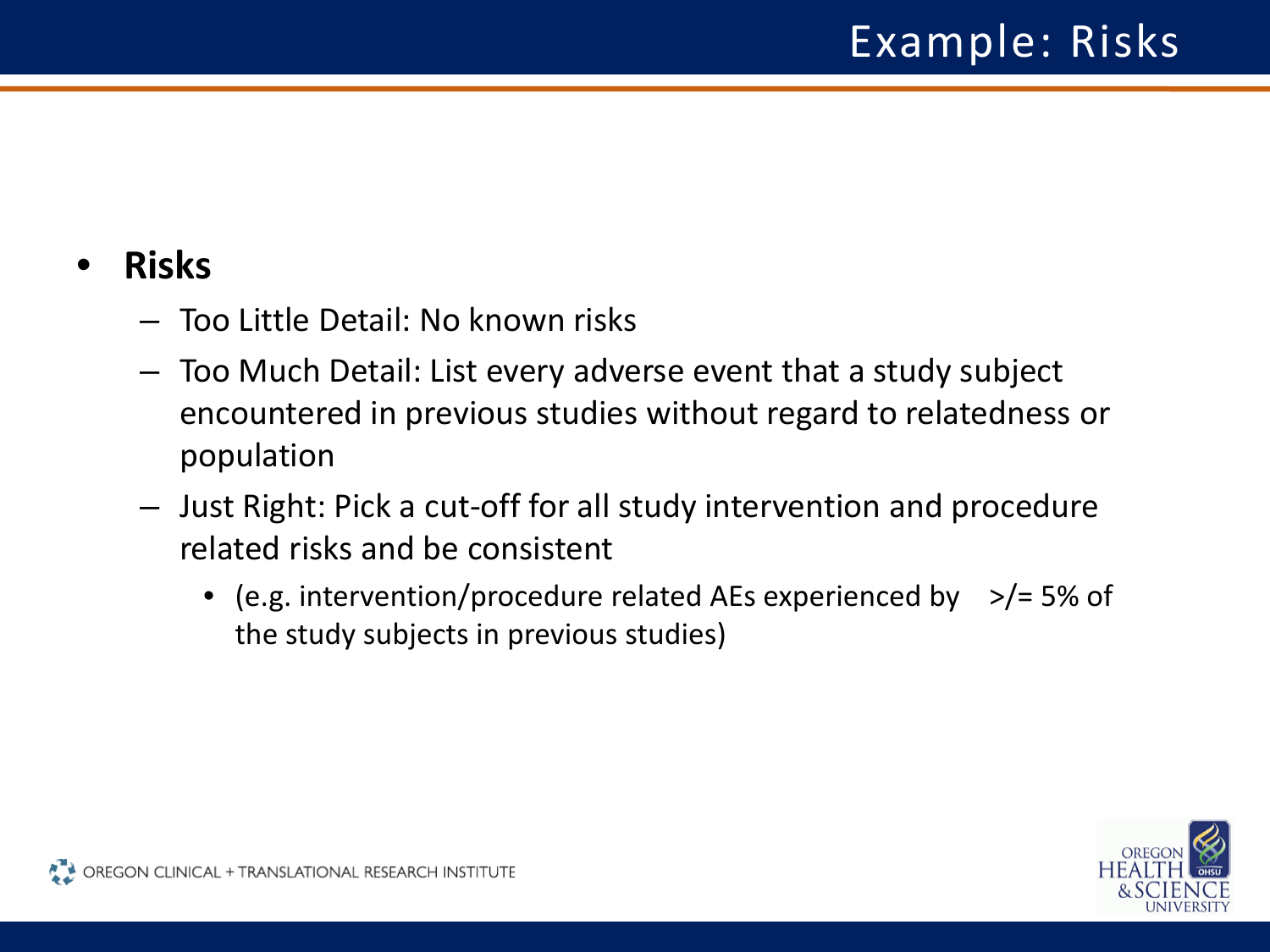#### • **Privacy, Confidentiality, and Data Security**

- Steps taken to protect privacy during all phases of the study
- Steps to secure data and specimens during storage use and transfer
- IRB has a Security and Confidentiality Protocol checklist

![](_page_17_Picture_5.jpeg)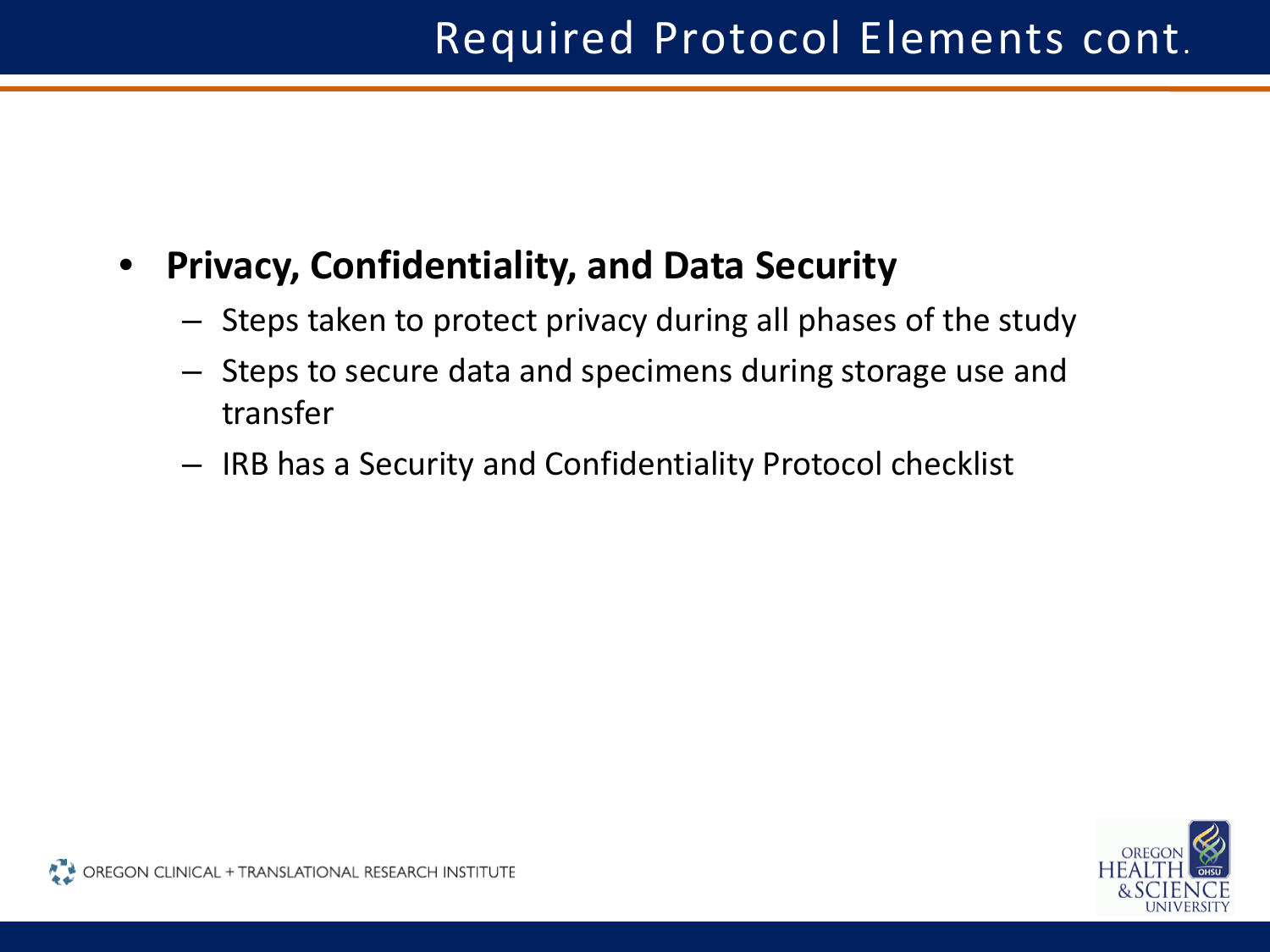#### • **Safety Assessments/Protection from risks**

- Identify procedures conducted for safety
- Adverse event recognition, documentation, and reporting requirements
	- May not be specifically stated in the protocol
- **Stopping Rules/Criteria**
	- Don't make them overly strict (e.g. the study will be stopped if a serious adverse event occurs)
	- Think ahead what should you do if an SAE occurs

![](_page_18_Picture_8.jpeg)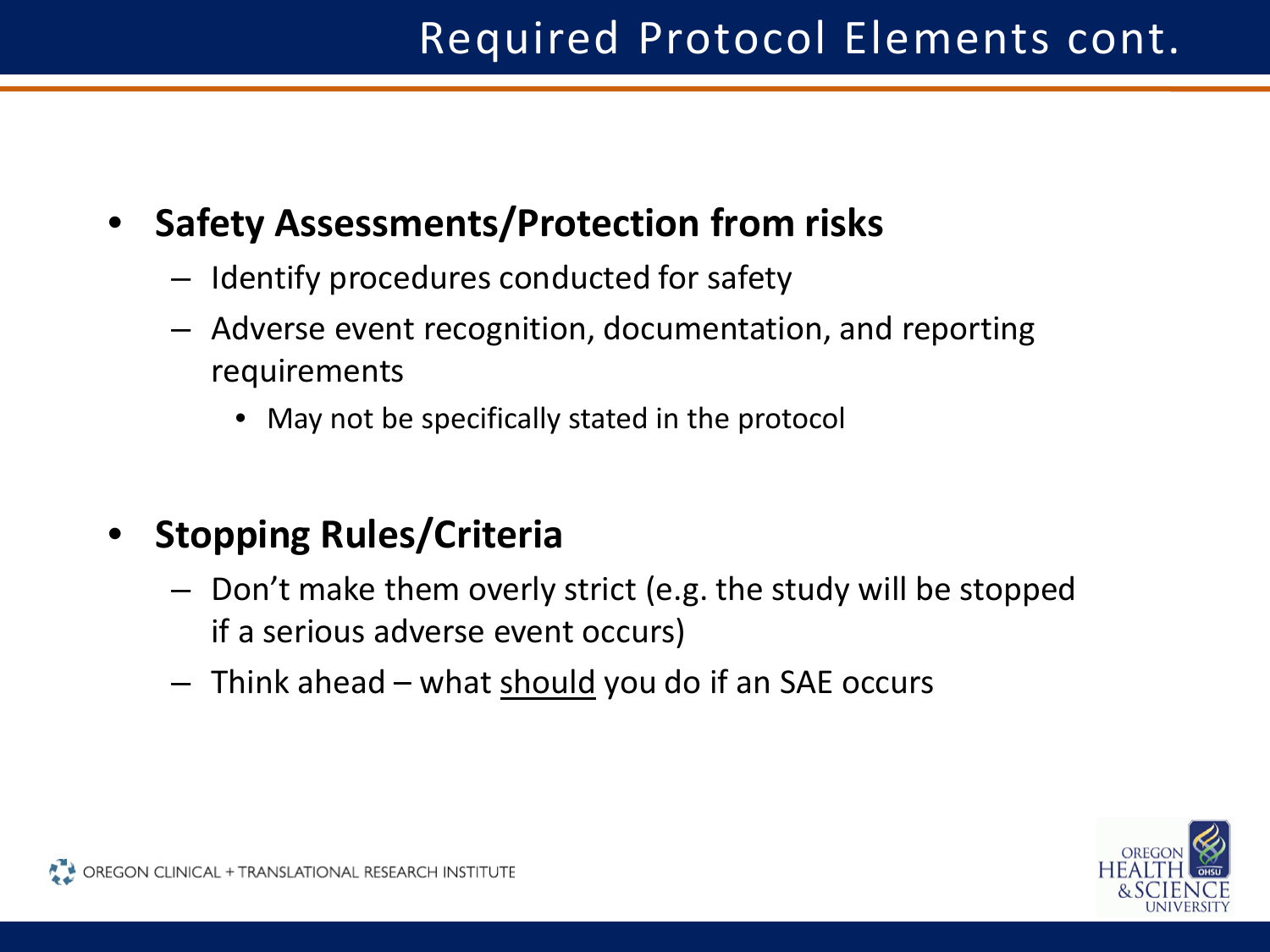#### • **Endpoints should be**

- Measurable
	- Measures should be as objective as possible to avoid bias
- Feasible
	- Do you have equipment, subjects, etc.

![](_page_19_Picture_6.jpeg)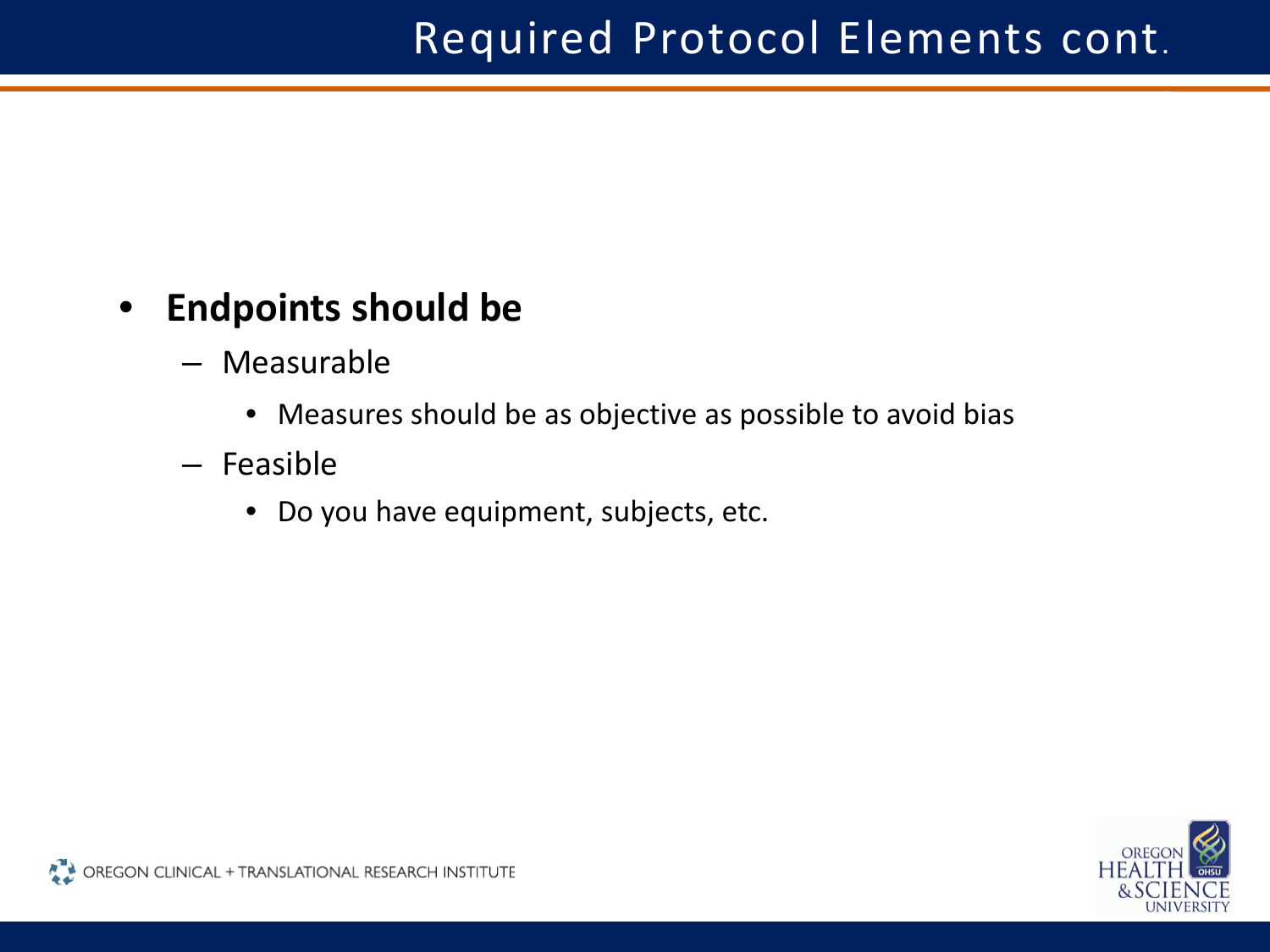#### • **Why do we care?**

- If you have too much detail then you will have a lot of protocol deviations to report to the IRB
- If you have too little detail you won't be able to implement your protocol or analyze your data
- A well written protocol protects health and safety of research participants

![](_page_20_Picture_5.jpeg)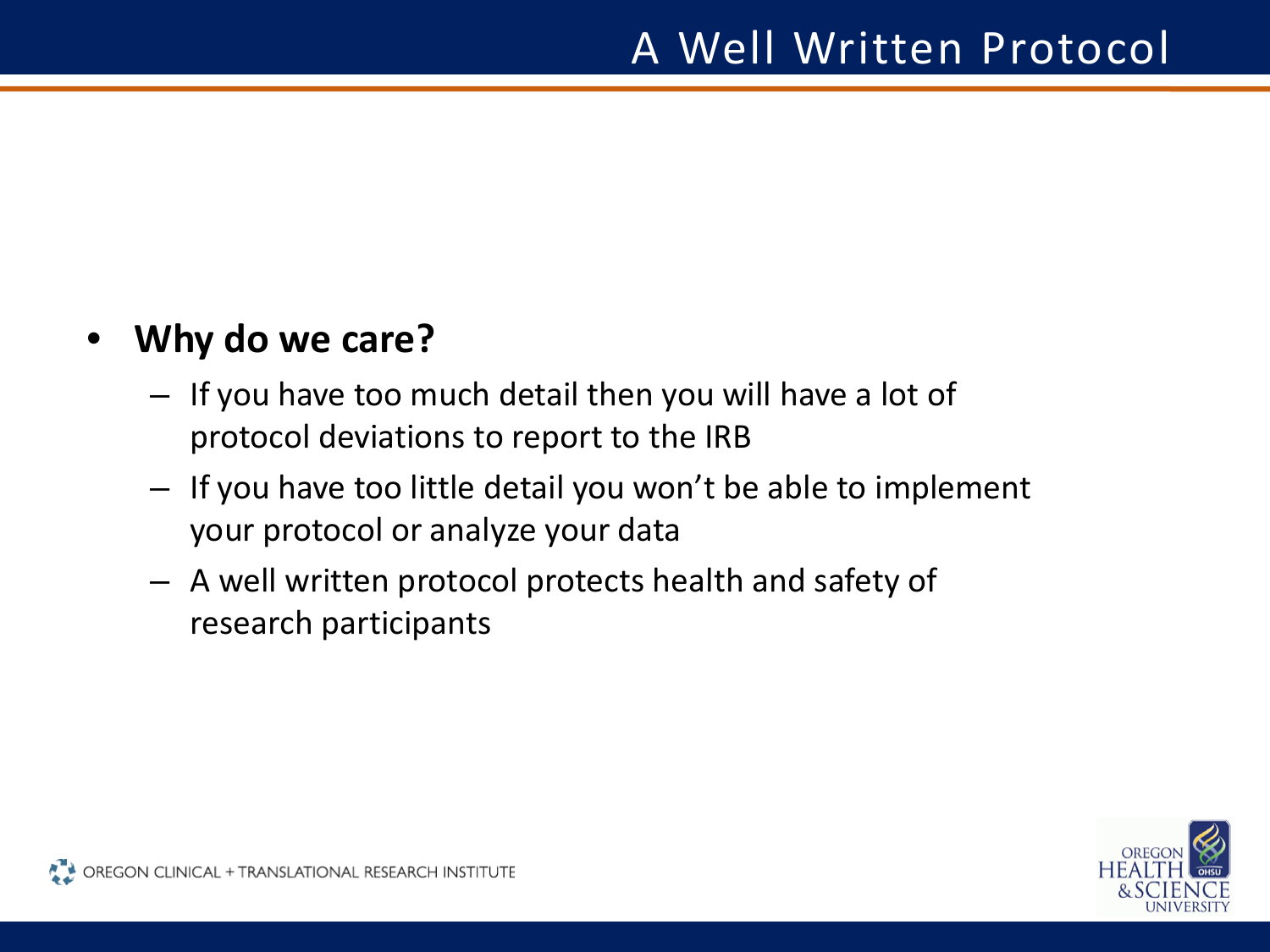- **Once the study has IRB approval the study team is expected to adhere to the protocol without deviations**
	- Make sure study staff read and understand the protocol
	- Have study staff acknowledge their roles in the study
	- Make sure study staff know how to identify and report deviations
	- Delegate study tasks to qualified individuals (e.g. physical exams delegated to MD, FNP, PA)
	- Supervise the conduct of delegated activities

![](_page_21_Picture_7.jpeg)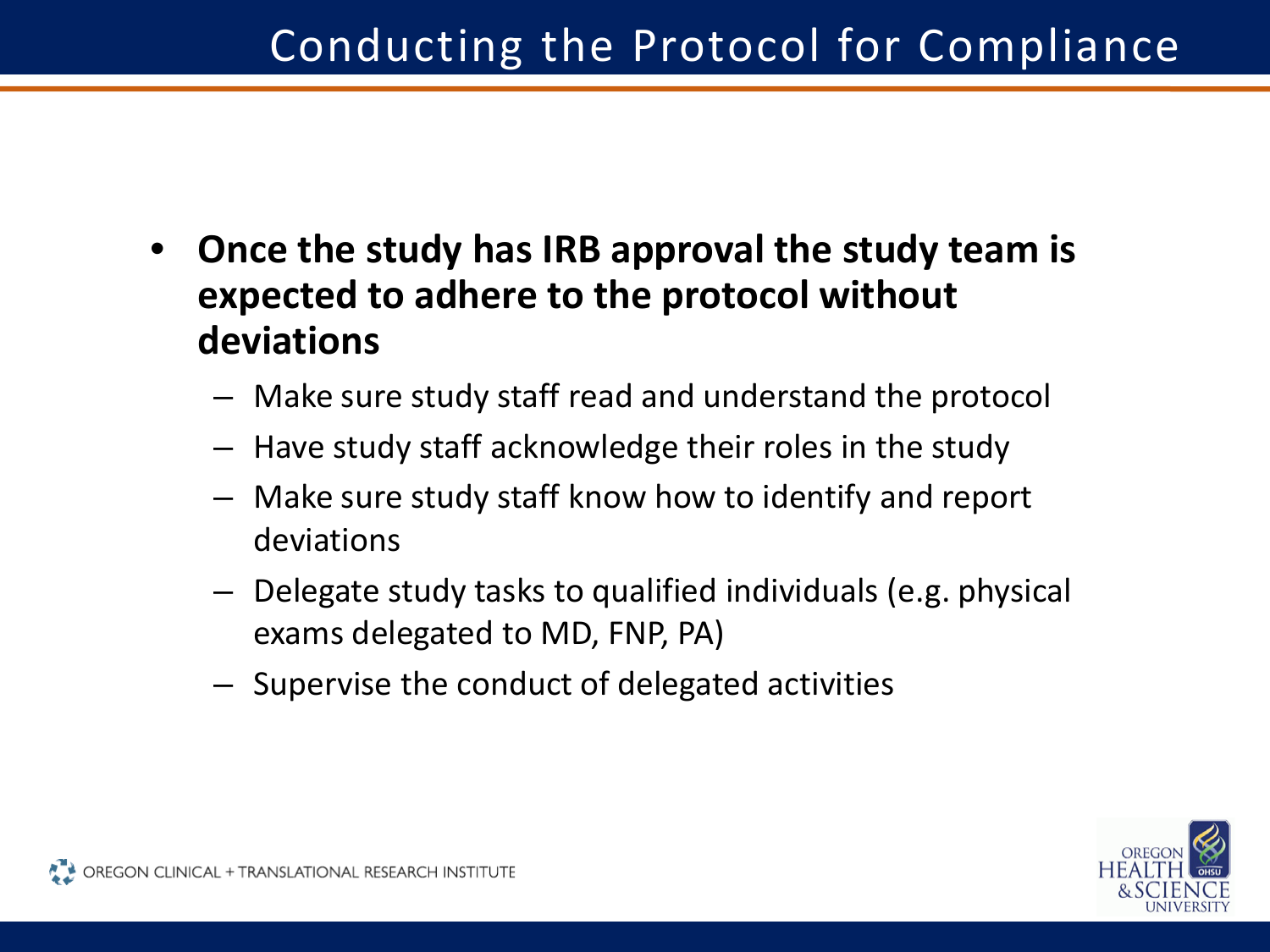#### • **Include contingency plans to handle:**

- Unexpected situations (as much as possible)
- New information
- Issues that arise during protocol implementation
- Exclude subjects with a high risk of study related adverse events (if appropriate)
- Include expected risks in protocol and consent
	- If it isn't in the protocol and/or consent it is reportable
	- Define events that you won't report

![](_page_22_Picture_9.jpeg)